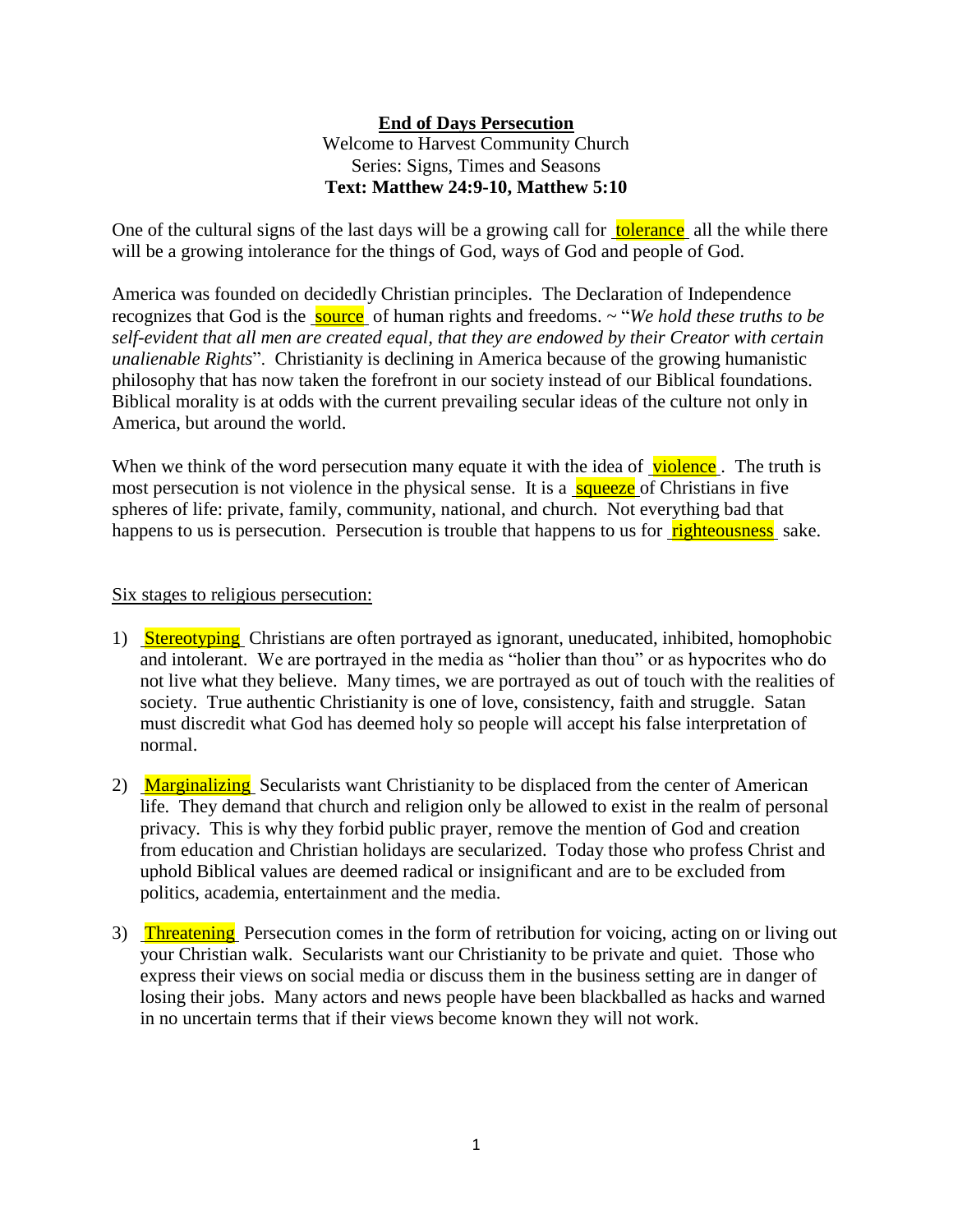- 4) Intimidation Pressure to go along with the status quo or to face consequences in the form of social and personal loss of status and financial retribution. In Huston, Pastors were encouraged to sign a petition to allow men and women to use one another's rest rooms. When they refused, five pastors were ordered to turn over their sermons, text messages and emails addressing homosexuality or gender issues. When they refused to comply, they were threatened with contempt of court and jail.
- 5) Litigation One of the newest ways to pressure Christians to go along and back down from our beliefs is the threat of being taken to court. In Oregon, a bakery owned by a Christian couple who declined to bake a "wedding cake" for a lesbian couple were fined by the city for discrimination and sued by the couple for damages. The idea is to make the "cost" of living out your beliefs too high.
- 6) Violence The last step of persecution comes in the form of incarceration, torture and death. From the time of Jesus until now many people lost their lives or freedom simply for refusing to deny their stand for Christ.

In **Matthew 24:9-10** Jesus used five words that described the persecution Christians would face in the last days. They are --- Afflicted, Killed, Offended, Betrayed and Hated.

- $\bullet$  Afflicted A word that describes **pressure**, stress or stressful situations. It is a picture word that describes one who feels trapped and unable to move, with so much pressure upon them that they are barley able to breathe. It describes pressure that is very difficult to bear. For example, it refers to pressure from family, friends and even hostile reactions from fellow workers. It is event piled upon event to cause a weight so heavy that it feels like a crushing. It also depicts bullying, harassment and intimidation sometimes so much that it could lead to death. Early Christians experienced, harassment, arrest and even imprisonment for their faith. **Hebrews 12:4**
- Killed A Greek word that means outright **slaughter**. It is interesting that many Christians are never told that they may one day die for their faith. For most, this would be a deal breaker and they would deny Christ in heartbeat. **Matthew 10:33** Jesus told His disciples that many who followed Him would be killed and some would die horrible deaths. We know from history that this has occurred; from the Romans Colosseum, to beheading by Muslims, to being killed by tribes in Africa and in South America. The Bible tells us in last days many will become **martyrs** for the cause of Christ.
- Offended A better translation of this word is **scandalized**. In the first century and in our day the prevailing culture teaches that there are no moral absolutes. Christianity teaches that Jesus is Lord overall. In the early church when paganism and a multitude of deities were worshiped to declare that attitude was considered unacceptable. Because people are offended by the beliefs that declare only One Way and a definite measure of right and wrong and Good and Evil, those offended seek to scandalize, demoralize and ostracize by branding Christians as intolerant, narrow minded, bigots who are closed minded and narrow-minded. The idea is of stigmatizing in such a negative light that people no longer take them seriously and have supposed reasons to treat Christians poorly.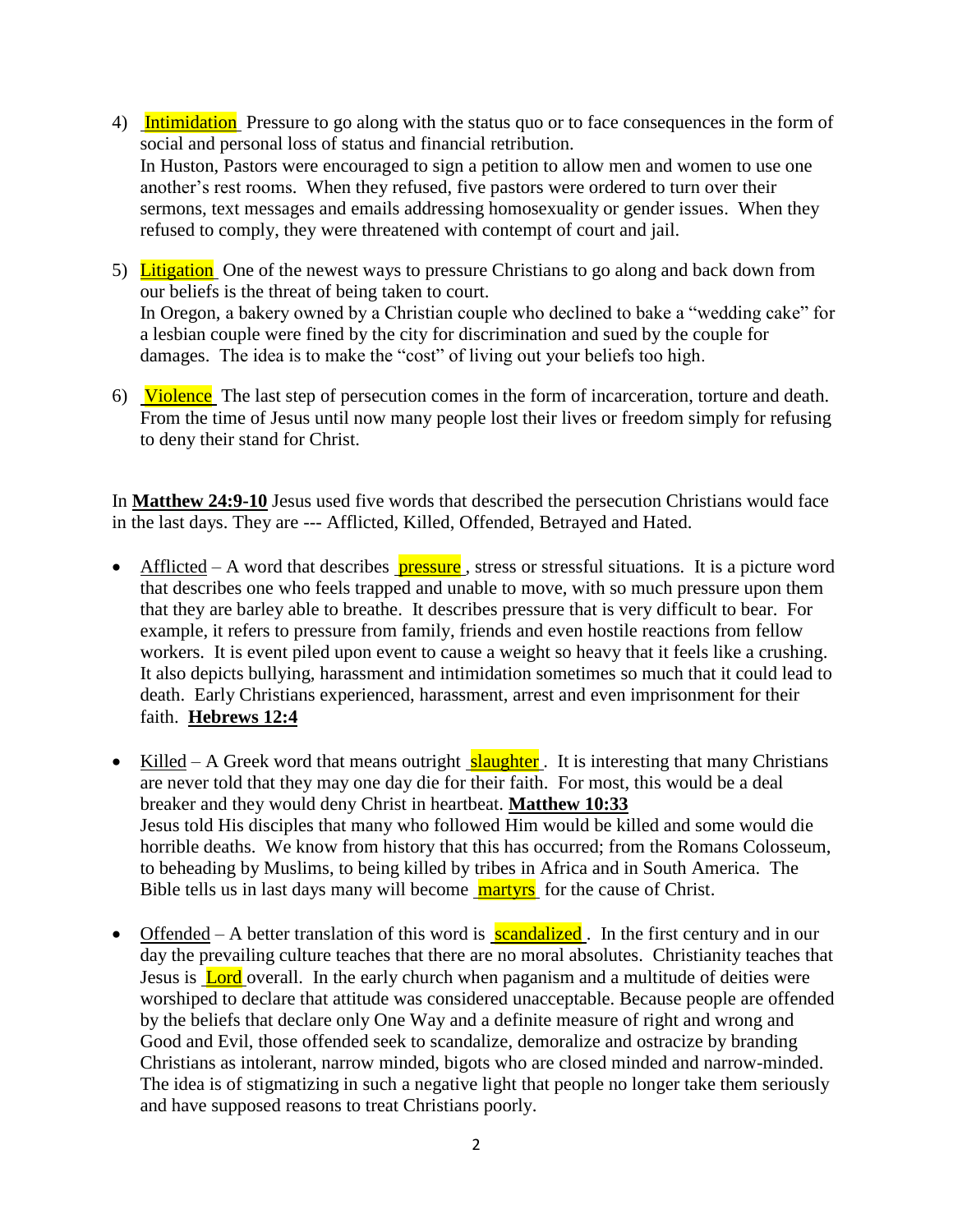- Betrayed **Luke 21:16-17** Jesus warned that the persecution we face would come from within our own **families**. To be betrayed means to be handed over or delivered to authorities. There is nothing more hurtful than betrayal by the hands of those you have loved and trusted.
- Hated The word hate, in the Greek carries with it the idea of utter disgust and repulsion, it is a much stronger word than dislike. One of the signs of the last days will be an utter hatred and intolerance in society towards Christians. In America this will be a complete turnaround from the way things were when Christians were trusted, respected and looked to for the moral high ground.

Because of this hatred, the Bible says we will be persecuted . **Luke 21:12** The word persecuted in the Greek carries with it the meaning of "one who vigorously pursues another". This word is a hunting term. It is not something that is done accidently or subconsciously. This could be translated "they shall **hunt** you". Persecution occurs with a very deliberate plan in place and they have already decided what they will do with you when they catch you.

Jesus says they will lay hands on you and deliver you. This is a picture of being ill-treated and lead away as a prisoner who has already been condemned. It is a description of Christians being arrested, charged and treated guilty before they are even given a fair trial. In the court of public opinion and in some cases actual courts we will be determined guilty for standing firm on our faith and commitment to the Word of God. This implies that the government in the last days will have the power to inflict judgement and punishment on those who will not comply with emerging societal standards.

Jesus gave us instruction on how to view these situations. We are to see them as an opportunity to share our testimony. Remember we overcome the enemy by the **Blood** of the Lamb and the Word of our Testimony. **Luke 21:13-19, Revelation 12:11**

The Benefits of Persecution and Suffering.

- **❖** The Apostle Paul saw suffering as a **gift**. **Philippians 1:29**
- **◆** Suffering produces character . **Romans 5:3-4** The call to follow Christ is not the call to an easy life. Someone said- "God isn't at work producing the circumstances I want. God is at work in bad circumstances to produce the me He wants".
- Suffering causes us to learn to choose a life of courage. Courage reflects Christ's character in difficult and trying circumstances. We must choose courage when we face cultural demands that conflict with Biblical standards. Peter and John found themselves in this situation when they were commanded to quit teaching Christ. **Acts 4:19-20**